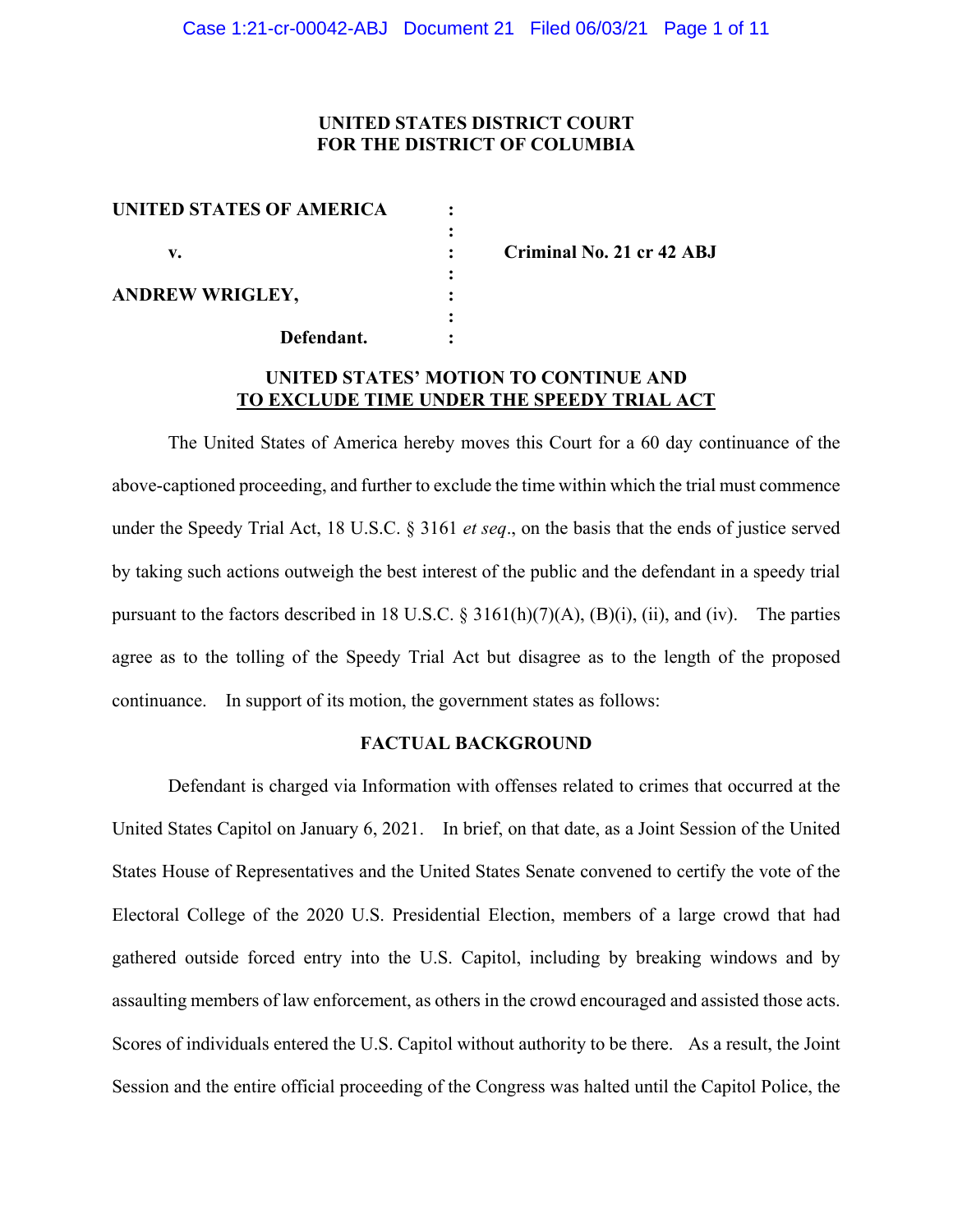# Case 1:21-cr-00042-ABJ Document 21 Filed 06/03/21 Page 2 of 11

Metropolitan Police Department, and other law enforcement agencies from the city and surrounding region were able to clear the Capitol of hundreds of unlawful occupants and ensure the safety of elected officials. This event in its entirety is hereinafter referred to as the "Capitol Attack."

The investigation and prosecution of the Capitol Attack will likely be one of the largest in American history, both in terms of the number of defendants prosecuted and the nature and volume of the evidence. Over 400 individuals have been charged in connection with the Capitol Attack. The investigation continues and the government expects that at least one hundred additional individuals will be charged. While most of the cases have been brought against individual defendants, the government is also investigating conspiratorial activity that occurred prior to and on January 6, 2021. The spectrum of crimes charged and under investigation in connection with the Capitol Attack includes (but is not limited to) trespass, engaging in disruptive or violent conduct in the Capitol or on Capitol grounds, destruction of government property, theft of government property, assaults on federal and local police officers, firearms offenses, civil disorder, obstruction of an official proceeding, possession and use of destructive devices, and conspiracy.

The investigation and prosecution of the Capitol Attack will likely be one of the largest in American history, both in terms of the number of defendants prosecuted and the nature and volume of the evidence. As of May 12, 2021, over 400 individuals have been charged in connection with the Capitol Attack. The investigation continues and the government expects additional individuals will be charged. While most of the cases have been brought against individual defendants, the government is also investigating conspiratorial activity that occurred prior to and on January 6, 2021. The spectrum of crimes charged and under investigation in connection with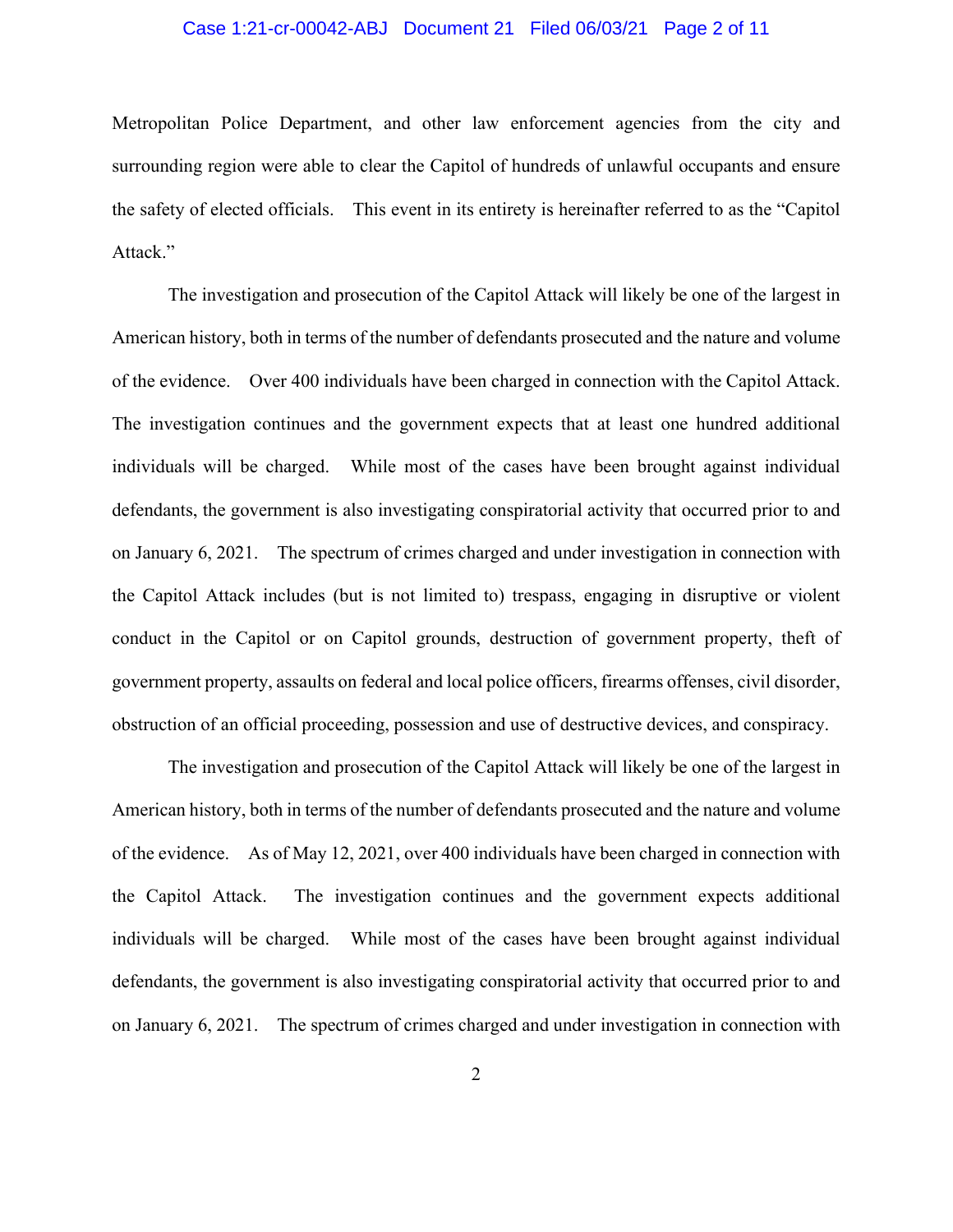## Case 1:21-cr-00042-ABJ Document 21 Filed 06/03/21 Page 3 of 11

the Capitol Attack includes (but is not limited to) trespass, engaging in disruptive or violent conduct in the Capitol or on Capitol grounds, destruction of government property, theft of government property, assaults on federal and local police officers, firearms offenses, civil disorder, obstruction of an official proceeding, possession and use of destructive devices, and conspiracy.

Defendants charged and under investigation come from throughout the United States, and a combined total of over 1,400 search warrants have been executed in almost all fifty states and the District of Columbia. Multiple law enforcement agencies were involved in the response to the Capitol Attack, which included officers and agents from U.S. Capitol Police, the District of Columbia Metropolitan Police Department, the Federal Bureau of Investigation, the Department of Homeland Security, the Bureau of Alcohol, Tobacco, Firearms and Explosives, the United States Secret Service, the United States Park Police, the Virginia State Police, the Arlington County Police Department, the Prince William County Police Department, the Maryland State Police, the Montgomery County Police Department, the Prince George's County Police Department, and the New Jersey State Police. Documents and evidence accumulated in the Capitol Attack investigation thus far include: (a) more than 14,000 hours of surveillance and 1,800 hours of body-worn camera footage from multiple law enforcement agencies; (b) over 2,000 electronic devices; (c) the results of hundreds of searches of electronic communication providers; (d) over 237,000 tips, of which a substantial portion include video, photo and social media; and (e) over 75,000 FBI serial reports and 93,000 attachments related to law enforcement interviews of suspects and witnesses and other investigative steps. As the Capitol Attack investigation is still on-going, the number of defendants charged and the volume of potentially discoverable materials will only continue to grow. In short, even in cases involving a single defendant, the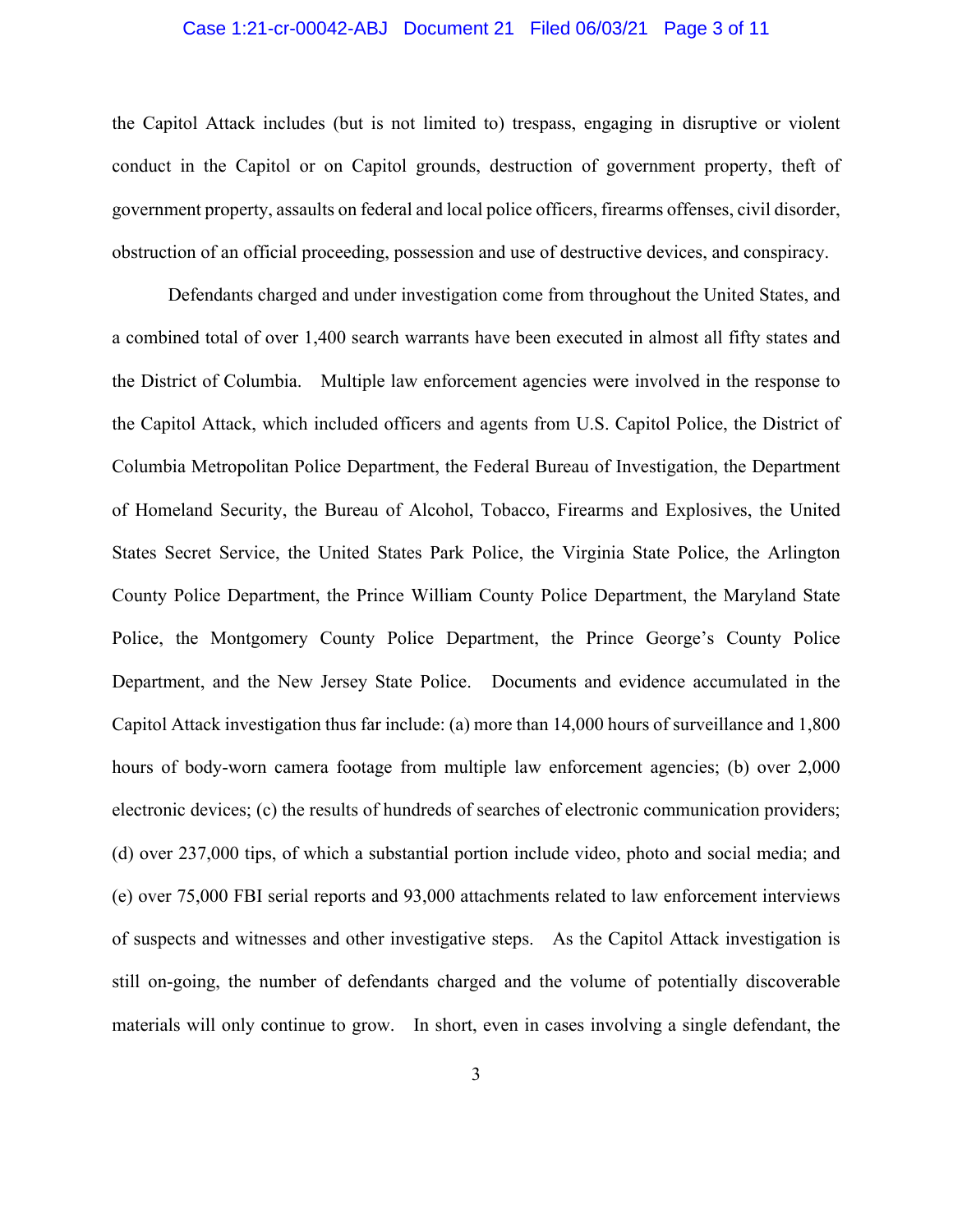### Case 1:21-cr-00042-ABJ Document 21 Filed 06/03/21 Page 4 of 11

volume of discoverable materials is likely to be significant.

The United States is aware of and takes seriously its obligations pursuant to Federal Rule of Criminal Procedure 16 and Local Criminal Rule 5.1(a), the provisions of *Brady v. Maryland*, 373 U.S. 83, 87 (1963), *Giglio v. United States*, 405 U.S. 150, 153-54 (1972), and the Jencks Act, 18 U.S.C. § 3500. Accordingly, the government, in consultation with the Federal Public Defender, is developing a comprehensive plan for handling, tracking, processing, reviewing and producing discovery across the Capitol Attack cases. Under the plan, the discovery most directly and immediately related to pending charges in cases involving detained defendants will be prioritized in terms of production. Cases that do not involve detained defendants will follow thereafter. Such productions will also be supplemented on an on-going basis. In the longer term, the plan will include a system for storing, organizing, searching, producing and/or making available voluminous materials such as those described above in a manner that is workable for both the government and hundreds of defendants. This latter portion of the plan will require more time to develop and implement, including further consultation with the Federal Public Defender.

Defendant in this case is charged with knowingly entering or remaining in, or engaging in disorderly or disruptive conduct in any residential building or grounds in violation of Title 18, U.S.C.  $\S$  1752(a)(1) and (a)(2) and violent entry and disorderly conduct or capitol grounds in violation of Title 40, U.S.C. § 5104(e)(2)(D) and (G) related to their alleged participation in the rioting and illegal occupation of the United States Capitol on January 6, 2021. In this case, the government has provided defense counsel with preliminary discovery including: the Complaint and Information documents, reports of defendant's arrest, photographs from the search warrant on his media accounts, witness interviews, tips received by the F BI, photographs from the area inside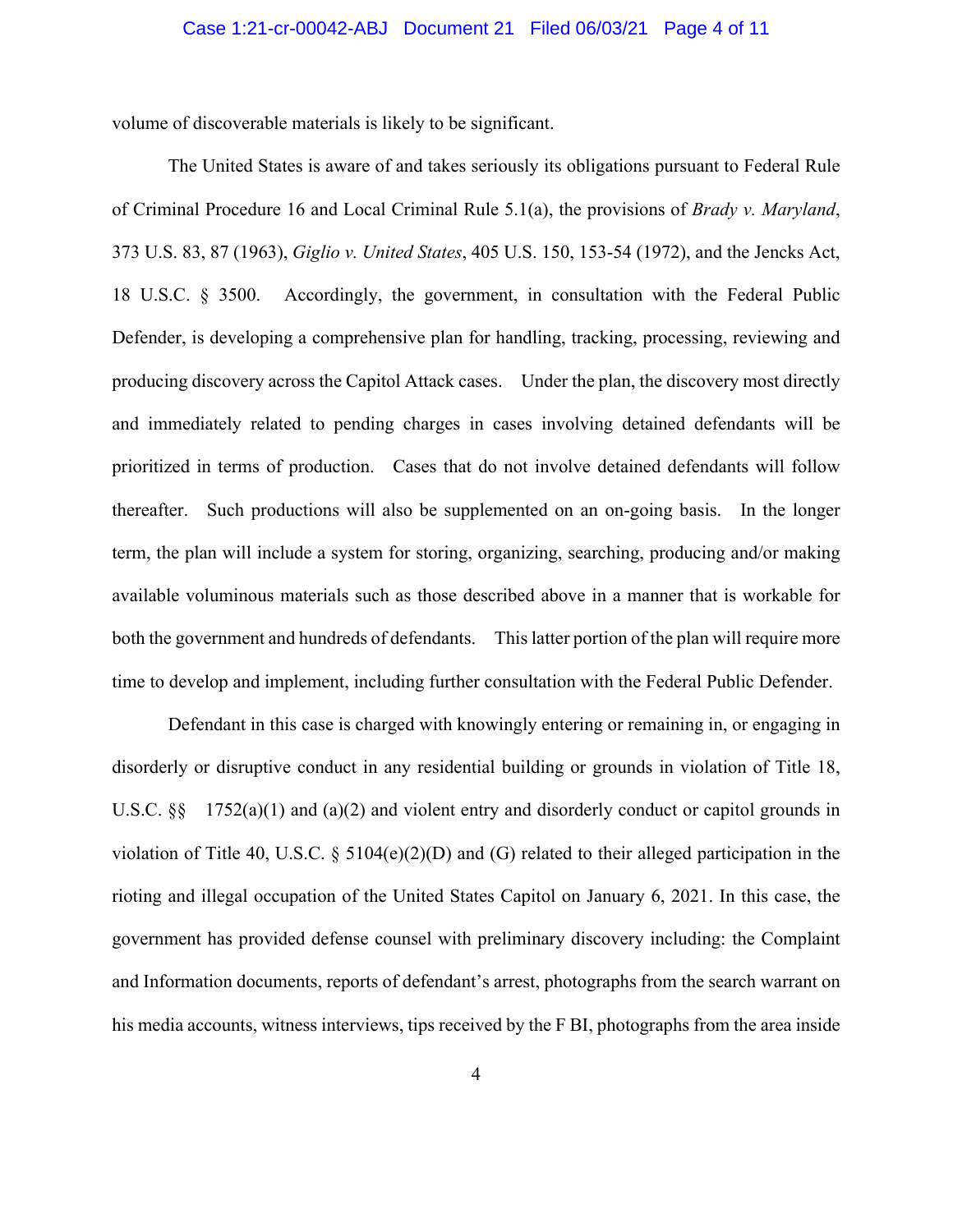## Case 1:21-cr-00042-ABJ Document 21 Filed 06/03/21 Page 5 of 11

and outside of the Capitol depicting the area in which the defendant allegedly entered the building, and returns and the search warrant pertaining to Facebook, Instagram and Google. In addition, an invitation to view the Capitol was extended to, and accepted by defense counsel, for attendance on May 31, 2021. However, the government has not yet located surveillance nor body worn camera footage of the defendant. The case agent is out of the country until mid – June on work related matters. The government anticipates the agent will prioritize the search for such footage upon the agent's return to the United States. This evidence, or lack of it, will be valuable to both the defense and government in accessing the case involving the defendant.

#### **ARGUMENT**

Pursuant to the Speedy Trial Act, an indictment charging an individual with the commission of an offense generally must be filed within thirty days from the date on which such individual was arrested or served with a summons in connection with such charges. 18 U.S.C. § 3161(a). Further, as a general matter, in any case in which a plea of not guilty is entered, a defendant charged in an information or indictment with the commission of an offense must commence within seventy days from the filing date (and making public) of the information or indictment, or from the date the defendant has appeared before a judicial officer of the court in which such charge is pending, whichever date last occurs. 18 U.S.C.  $\S 3161(c)(1)$ .

Section 3161(h) of the Speedy Trial Act sets forth certain periods of delay which the Court must exclude from the computation of time within which a trial must commence. As is relevant to this motion for a continuance, pursuant to subsection  $(h)(7)(A)$ , the Court must exclude:

Any period of delay resulting from a continuance granted by any judge on his own motion or at the request of the defendant or his counsel or at the request of the attorney for the Government, if the judge granted such continuance on the basis of his findings that the ends of justice served by taking such action outweigh the best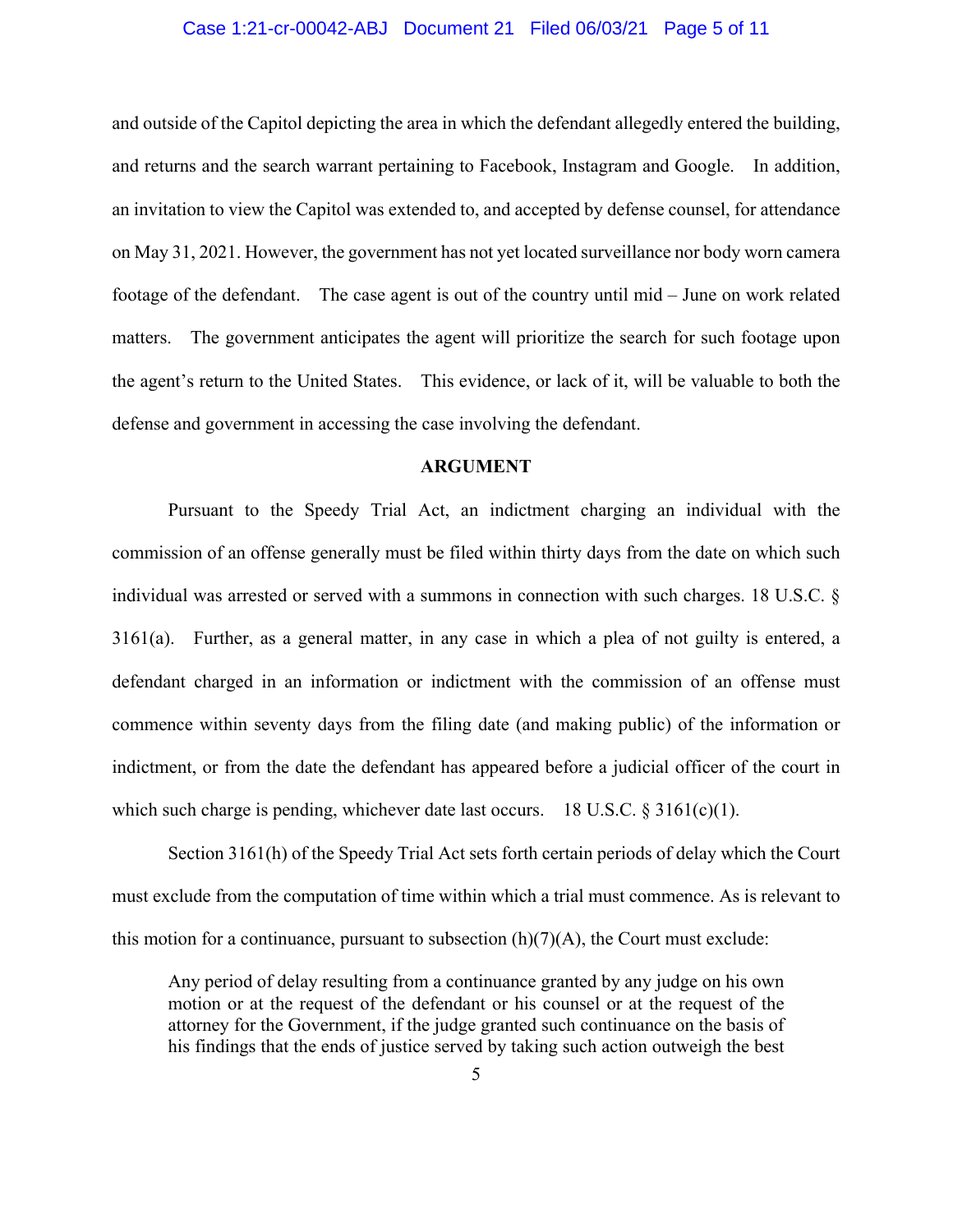interest of the public and the defendant in a speedy trial.

18 U.S.C.  $\S 3161(h)(7)(A)$ . This provision further requires the Court to set forth its reasons for finding that that any ends-of-justice continuance is warranted. *Id.* Subsection (h)(7)(B) sets forth a non-exhaustive list factors that the Court must consider in determining whether to grant an ends-of-justice continuance, including:

- (i) Whether the failure to grant such a continuance in the proceeding would be likely to make a continuation of such proceeding impossible, or result in a miscarriage of justice.
- (ii) Whether the case is so unusual or so complex, due to the number of defendants, the nature of the prosecution, or the existence of novel questions of fact or law, that it is unreasonable to expect adequate preparation for pretrial proceedings or for the trial itself within the time limits established by this section. . . .
- (iv) Whether the failure to grant such a continuance in a case which, taken as a whole, is not so unusual or so complex as to fall within clause (ii), would deny the defendant reasonable time to obtain counsel, would unreasonably deny the defendant or the Government continuity of counsel, or would deny counsel for the defendant or the attorney for the Government the reasonable time necessary for effective preparation, taking into account the exercise of due diligence.

18 U.S.C. § 3161(h)(7)(B)(i)(ii) and (iv). Importantly, "[i]n setting forth the statutory factors that justify a continuance under subsection (h)(7), Congress twice recognized the importance of adequate pretrial preparation time." *Bloate v. United States*, 559 U.S. 196, 197 (2010) (*citing*  $§3161(h)(7)(B)(ii), (B)(iv)).$ 

An interests of justice finding is within the discretion of the Court. *See, e.g., United States v. Rojas-Contreras*, 474 U.S. 231, 236 (1985); *United States v. Hernandez*, 862 F.2d 17, 24 n.3 (2d Cir. 1988). "The substantive balancing underlying the decision to grant such a continuance is entrusted to the district court's sound discretion." *United States v. Rice*, 746 F.3d 1074 (D.C. Cir.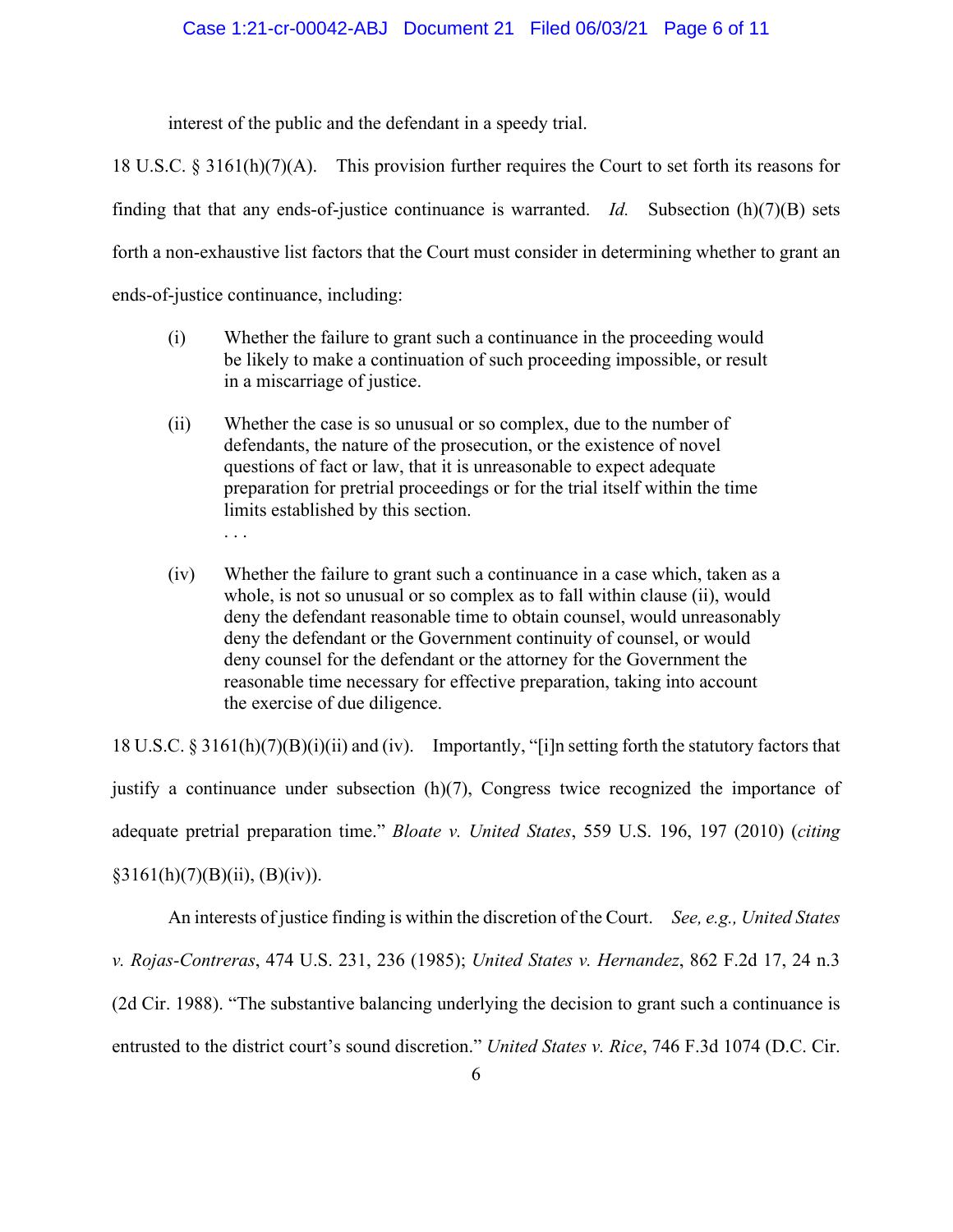2014).

In this case, an ends-of-justice continuance is warranted under 18 U.S.C. § 3161(h)(7)(A) based on the factors described in 18 U.S.C. § 3161(h)(7)(B)(i)(ii) and (iv). As described above, the Capitol Attack is likely the most complex investigation ever prosecuted by the Department of Justice. Developing a system for storing and searching, producing and/or making available voluminous materials accumulated across hundreds of investigations, and ensuring that such system will be workable for both the government and defense, will take time. Even after a system generally agreeable to the government and the Federal Public Defender is designed and implemented, likely through the use of outside vendors, it will take time to load, process, search and review discovery materials. Further adding to production and review times, certain sensitive materials may require redaction or restrictions on dissemination, and other materials may need to be filtered for potentially privileged information before they can be reviewed by the prosecution.

The need for reasonable time to organize, produce, and review voluminous discovery is among multiple pretrial preparation grounds that Courts of Appeals have routinely held sufficient to grant continuances and exclude the time under the Speedy Trial Act. *See, e.g., United States v. Bikundi*, 926 F.3d 761, 777-78 (D.C. Cir. 2019)(Upholding ends-of-justice continuances totaling 18 months in two co-defendant health care fraud and money laundering conspiracy case, in part because the District Court found a need to "permit defense counsel and the government time to both produce discovery and review discovery"); *United States v. Bell*, 925 F.3d 362, 374 (7<sup>th</sup> Cir. 2019)(Upholding two-month ends-of-justice continuance in firearm possession case, over defendant's objection, where five days before trial a superseding indictment with four new counts was returned, "1,000 pages of new discovery materials and eight hours of recordings" were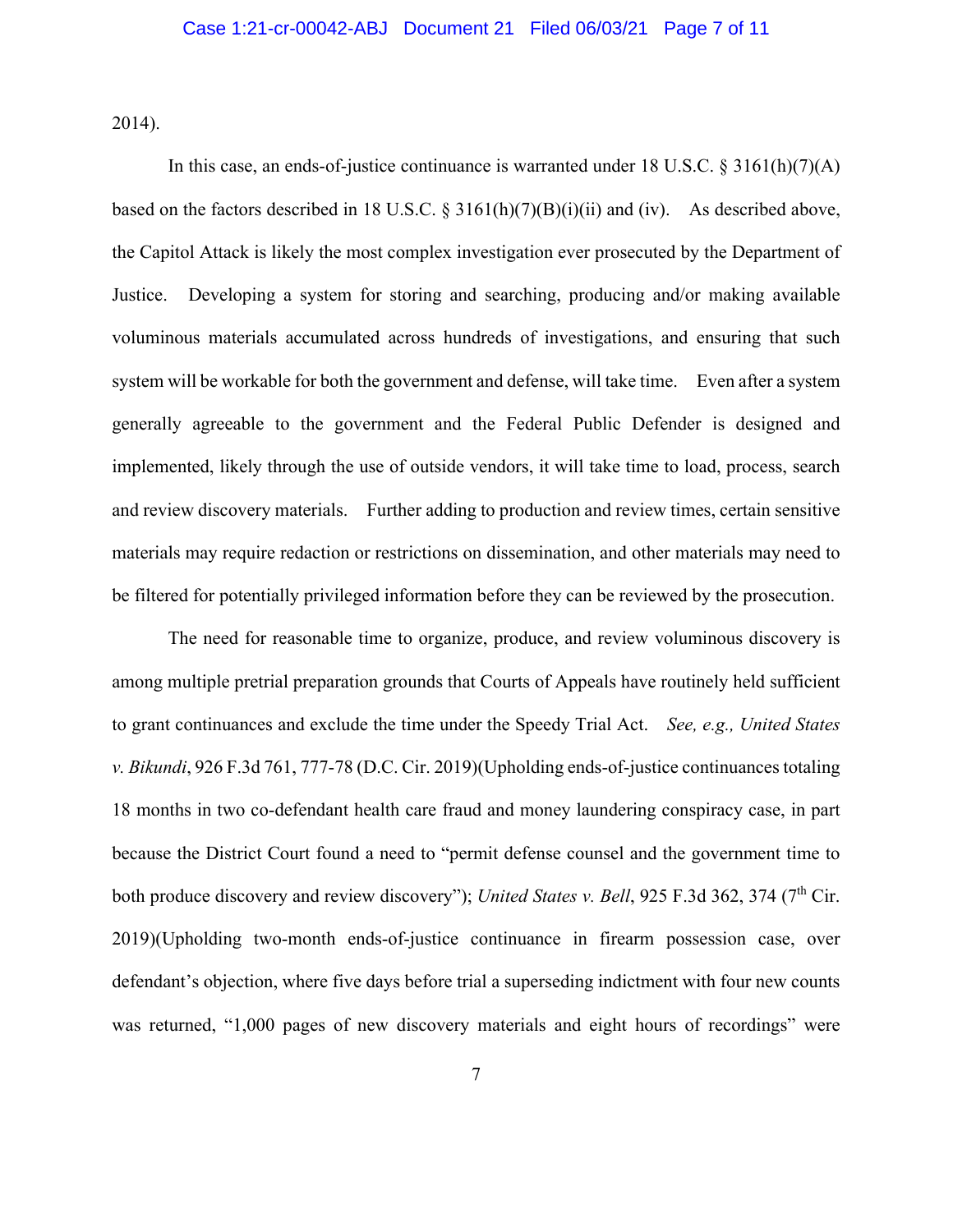# Case 1:21-cr-00042-ABJ Document 21 Filed 06/03/21 Page 8 of 11

provided, and the government stated that "it needed more than five days to prepare to try [the defendant] on the new counts"); *United States v. Vernon*, 593 F. App'x 883, 886 (11th Cir. 2014) (District court did not abuse its broad discretion in case involving conspiracy to commit wire and mail fraud by granting two ends-of-justice continuances due to voluminous discovery); *United States v. Gordon*, 710 F.3d 1124, 1157-58 (10<sup>th</sup> Cir. 2013)(Upholding ends-of-justice continuance of ten months and twenty-four days in case involving violation of federal securities laws, where discovery included "documents detailing the hundreds financial transactions that formed the basis for the charges" and "hundreds and thousands of documents that needs to be catalogued and separated, so that the parties could identify the relevant ones")(internal quotation marks omitted); *United States v. Lewis*, 611 F.3d 1172, 1177-78 (9<sup>th</sup> Cir. 2010)(Upholding ninety-day ends-ofjustice continuance in case involving international conspiracy to smuggle protected wildlife into the United States, where defendant's case was joined with several co-defendants, and there were on-going investigations, voluminous discovery, a large number of counts, and potential witnesses from other countries); *United States v. O'Connor*, 656 F.3d 630, 640 (7<sup>th</sup> Cir. 2011)(Upholding ends-of-justice continuances totaling five months and twenty days in wire fraud case that began with eight charged defendants and ended with a single defendant exercising the right to trial, based on "the complexity of the case, the magnitude of the discovery, and the attorneys' schedules").

In sum, due to the number of individuals currently charged across the Capitol Attack investigation and the nature of those charges, the on-going investigation of many other individuals, the volume and nature of potentially discoverable materials, and the reasonable time necessary for effective preparation by all parties taking into account the exercise of due diligence, the failure to grant such a continuance in this proceeding would be likely to make a continuation of this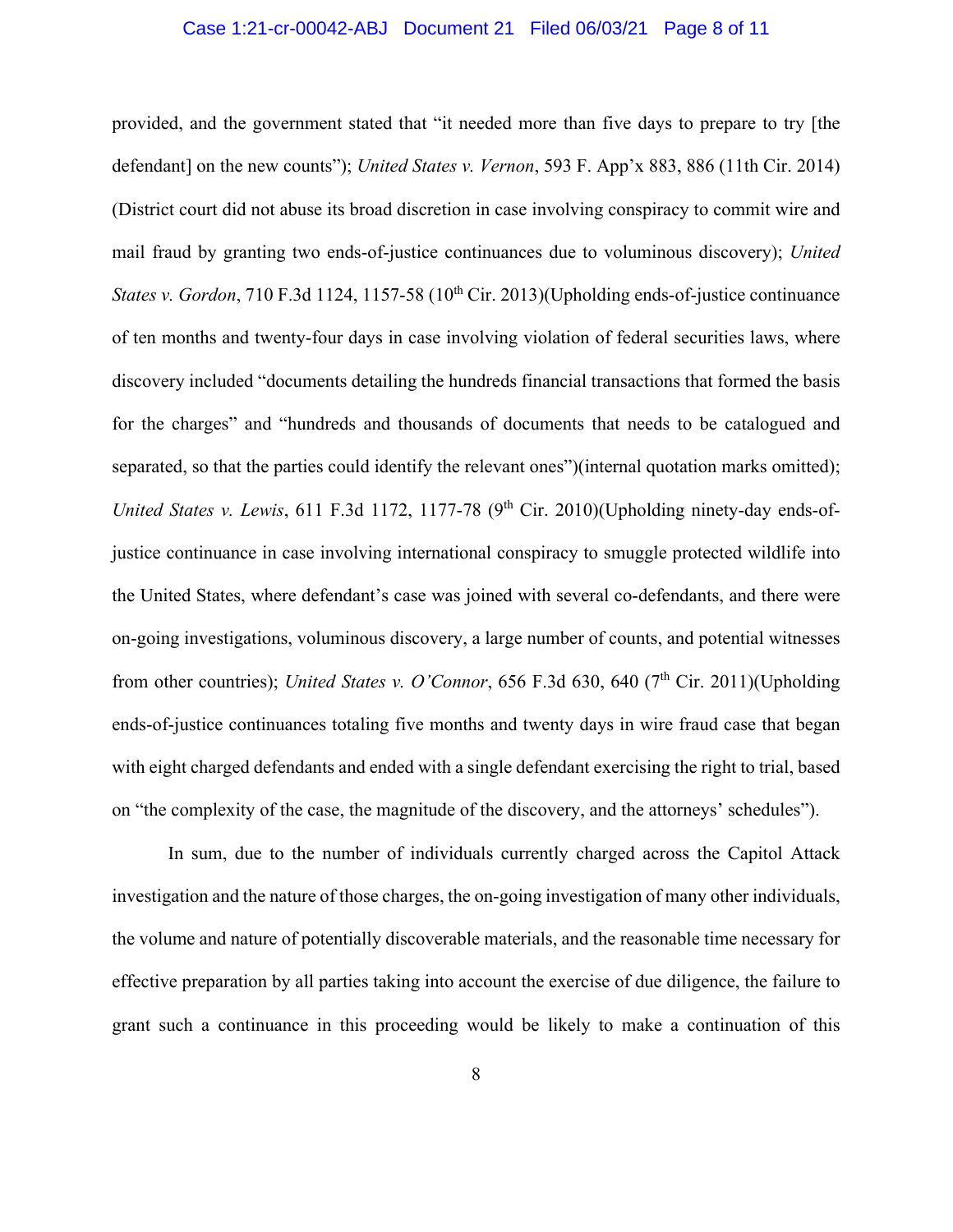# Case 1:21-cr-00042-ABJ Document 21 Filed 06/03/21 Page 9 of 11

proceeding impossible, or result in a miscarriage of justice. Accordingly, the ends of justice served by granting a request for a continuance outweigh the best interest of the public and the defendant in a speedy trial.

Additionally, the ongoing COVID-19 public health crisis further demonstrates that a continuance serves the ends of justice. On March 5, 2021, Chief Judge Howell issued Standing Order No. 21-10, which allows for a "limited" resumption of criminal jury trials under "stringent restrictions" required to protect the public health. *See In Re: Limited Resumption of Criminal Jury Trials in Light of Current Circumstances Relating to the COVID-19 Pandemic*, Standing Order No. 21-10 (BAH).

Standing Order 21-10 addresses the need to exclude time under the Speedy Trial Act because of these COVID-19-related restrictions. The Chief Judge noted that the time period from March 17, 2020 through March 15, 2021 had already been excluded under the Speedy Trial Act in all criminal cases. *Id.* at 5. The Court stated that while it anticipates a limited resumption of criminal trials, the plan permits "no more than one jury selection" to take place on "a given day, and no more than three trials . . . will take place within the courthouse at one time" before August 31, 2021. *Id.* at 4-5. The priority of trials will be based upon factors such as length of detention, whether witnesses would be required to travel from out of town, and previously established trial dates. *Id.* at 4. Finally, noting the then-current statistics regarding COVID-19 case counts and other findings relating to the health and safety measures in this District that impact the ability of the Court to re-open safely for criminal trials, the Chief Judge found that "for those cases that cannot be tried consistent with" the "health and safety protocols and limitations" set out by the Court's continuity of operations and master trial plans described above, the "additional time period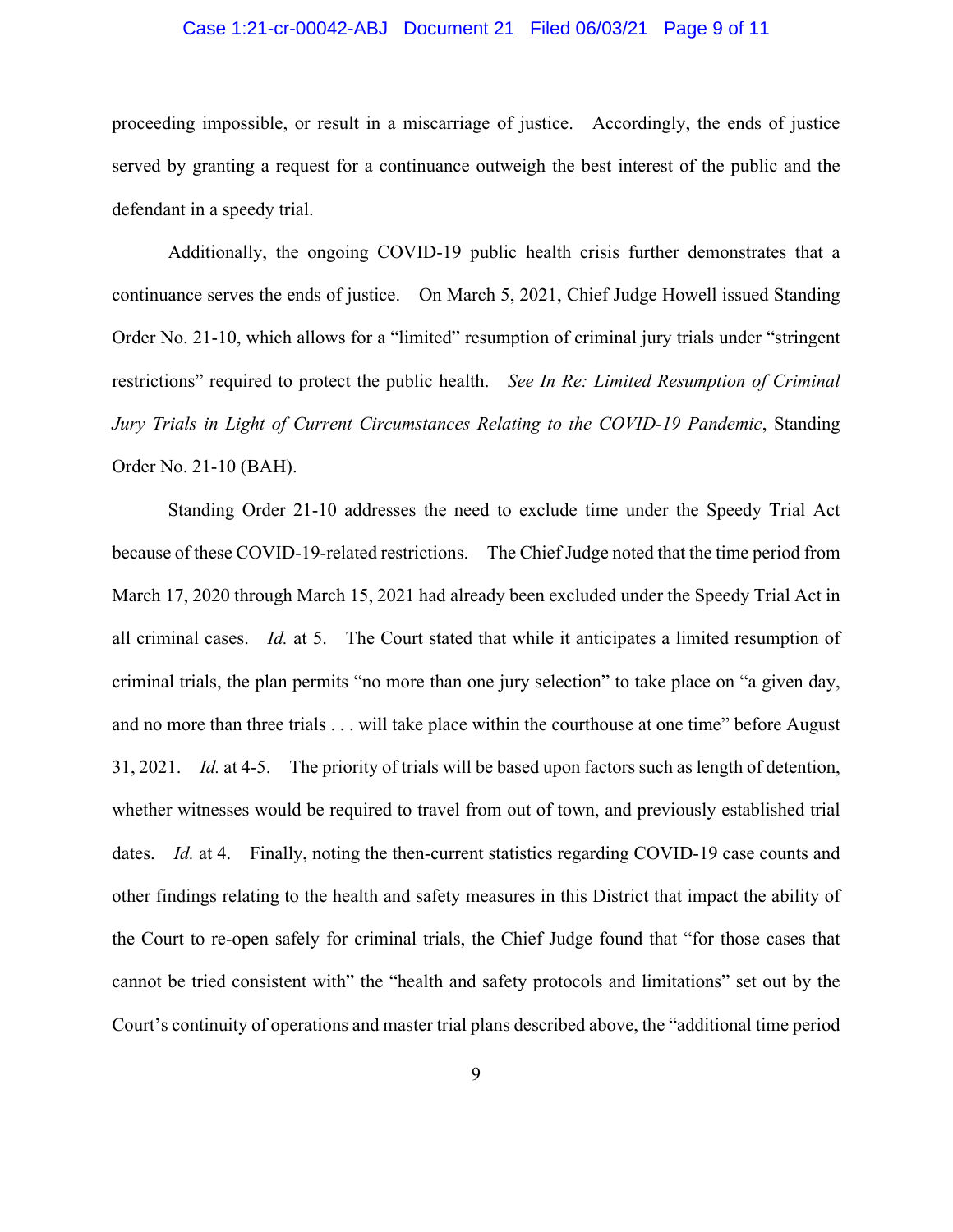## Case 1:21-cr-00042-ABJ Document 21 Filed 06/03/21 Page 10 of 11

from March 15, 2021 through August 31, 2021" will be "excluded under the Speedy Trial Act as the ends of justice served by the continuances to protect public health and safety and the fair trial rights of a defendant outweigh the best interest of the public and any defendant's right to a speedy trial, pursuant to 18 U.S.C. § 3151(h)(7)(A)." *Id.*

Consistent with that Standing Order, this Court has an additional reason to exclude time for 60 days. The defendant is not detained, and resides in Pennsylvania, where several witnesses also live. No trial date has been set. Under the prioritization factors the Standing Order articulates, he likely cannot receive a trial date in the near term, given the capacity limitations described in the Standing Order, which the Chief Judge has found are required to protect public health and safety. The Court should therefore exclude the next 60 days based on Standing Order 21-10's findings that (1) failing to follow the health and safety protocols set forth in the order, which limit the number of jury trials, would endanger public health and safety, and (2) that the ends of justice served by a continuance to protect public health and safety and the fair trial rights of a defendant outweigh the best interest of the public and any defendant's right to a speedy trial, pursuant to 18 U.S.C.  $\S$  3161(h)(7)(A).

Government counsel conferred with defense counsel on June 2, 2021 about the filing of this motion. Defense counsel does not object to a continuance of 30 days but does not agree to the 60 days the Government is requesting. A compromise of 45 days was also discussed but could not be agreed upon.

WHEREFORE, the government respectfully requests that this Court grant the motion for a 60 day continuance of the above-captioned proceeding, and that the Court exclude the time within which the trial must commence under the Speedy Trial Act, 18 U.S.C. § 3161 *et seq*., on the basis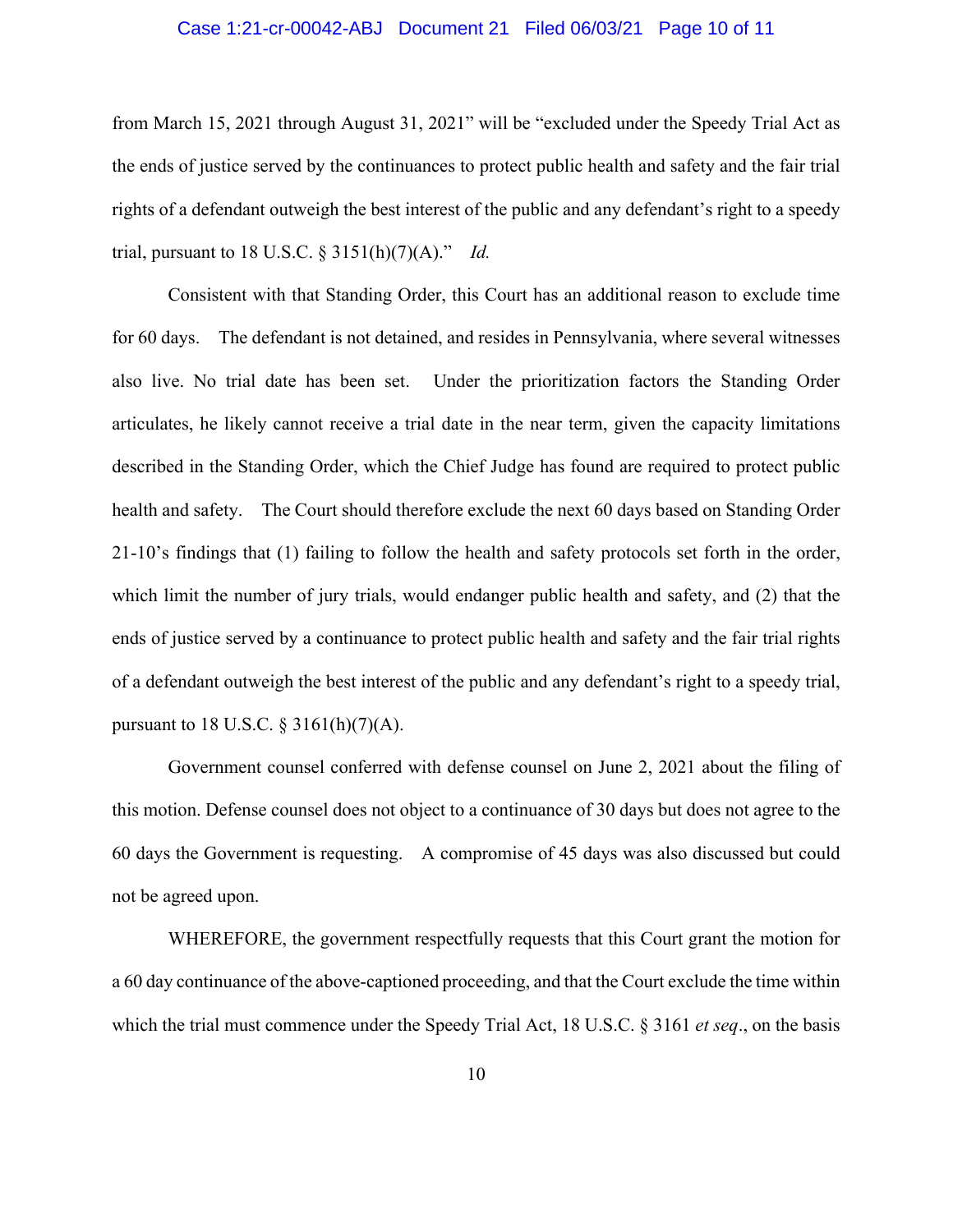# Case 1:21-cr-00042-ABJ Document 21 Filed 06/03/21 Page 11 of 11

that the ends of justice served by taking such actions outweigh the best interest of the public and the defendant in a speedy trial pursuant to the factors described in 18 U.S.C. § 3161(h)(7)(A),  $(B)(i)$ ,  $(ii)$ , and  $(iv)$ .

Respectfully submitted,

Respectfully submitted,

CHANNING D. PHILLIPS Acting United States Attorney DC Bar No. 415793

 By: */s/ Mona Lee M. Furst*  MONA LEE M. FURST Assistant United States Attorney Detailee – Federal Major Crimes Kansas Bar No. 13162 1200 Epic Center, Suite 1200 Wichita, Kansas 67202 Mobile No. (316) 213-7420 Mona.Furst@usdoj.gov

#### CERTIFICATE OF SERVICE

On this 3rd day of June, 2021 a copy of the foregoing was served on counsel of record for the defendant via the Court's Electronic Filing System.

/s/*Mona Lee M. Furst*

Mona Lee M. Furst Assistant United States Attorney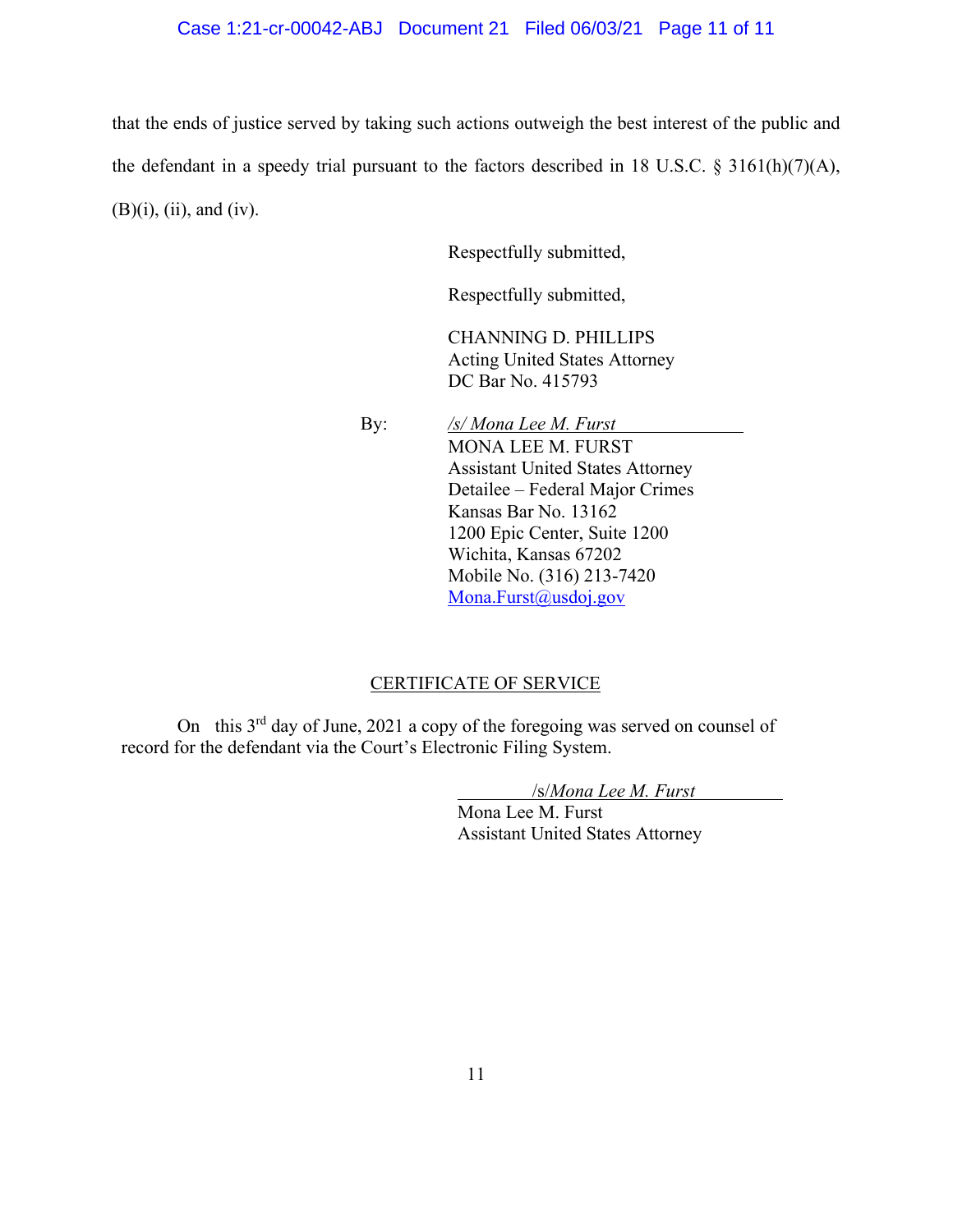# **UNITED STATES DISTRICT COURT FOR THE DISTRICT OF COLUMBIA**

| <b>UNITED STATES OF AMERICA</b> |            |  |
|---------------------------------|------------|--|
|                                 |            |  |
| v.                              |            |  |
|                                 |            |  |
| <b>ANDREW WRIGLEY,</b>          |            |  |
|                                 |            |  |
|                                 | Defendant. |  |
|                                 |            |  |

**v. : Criminal No. 21 cr 42 ABJ**

#### **ORDER**

Based upon the representations in the United States' Motion to Continue and to Exclude Time Under the Speedy Trial Act, and upon consideration of the entire record, the Court makes the following findings:

Defendant is charged via Information with offenses related to crimes that occurred at the United States Capitol on January 6, 2021. In brief, on that date, as a Joint Session of the United States House of Representatives and the United States Senate convened to certify the vote of the Electoral College of the 2020 U.S. Presidential Election, members of a large crowd that had gathered outside forced entry into the U.S. Capitol, including by breaking windows and by assaulting members of law enforcement, as others in the crowd encouraged and assisted those acts. Scores of individuals entered the U.S. Capitol without authority to be there. As a result, the Joint Session and the entire official proceeding of the Congress was halted until the Capitol Police, the Metropolitan Police Department, and other law enforcement agencies from the city and surrounding region were able to clear the Capitol of hundreds of unlawful occupants and ensure the safety of elected officials. This event in its entirety is hereinafter referred to as the "Capitol Attack."

The investigation and prosecution of the Capitol Attack will likely be one of the largest in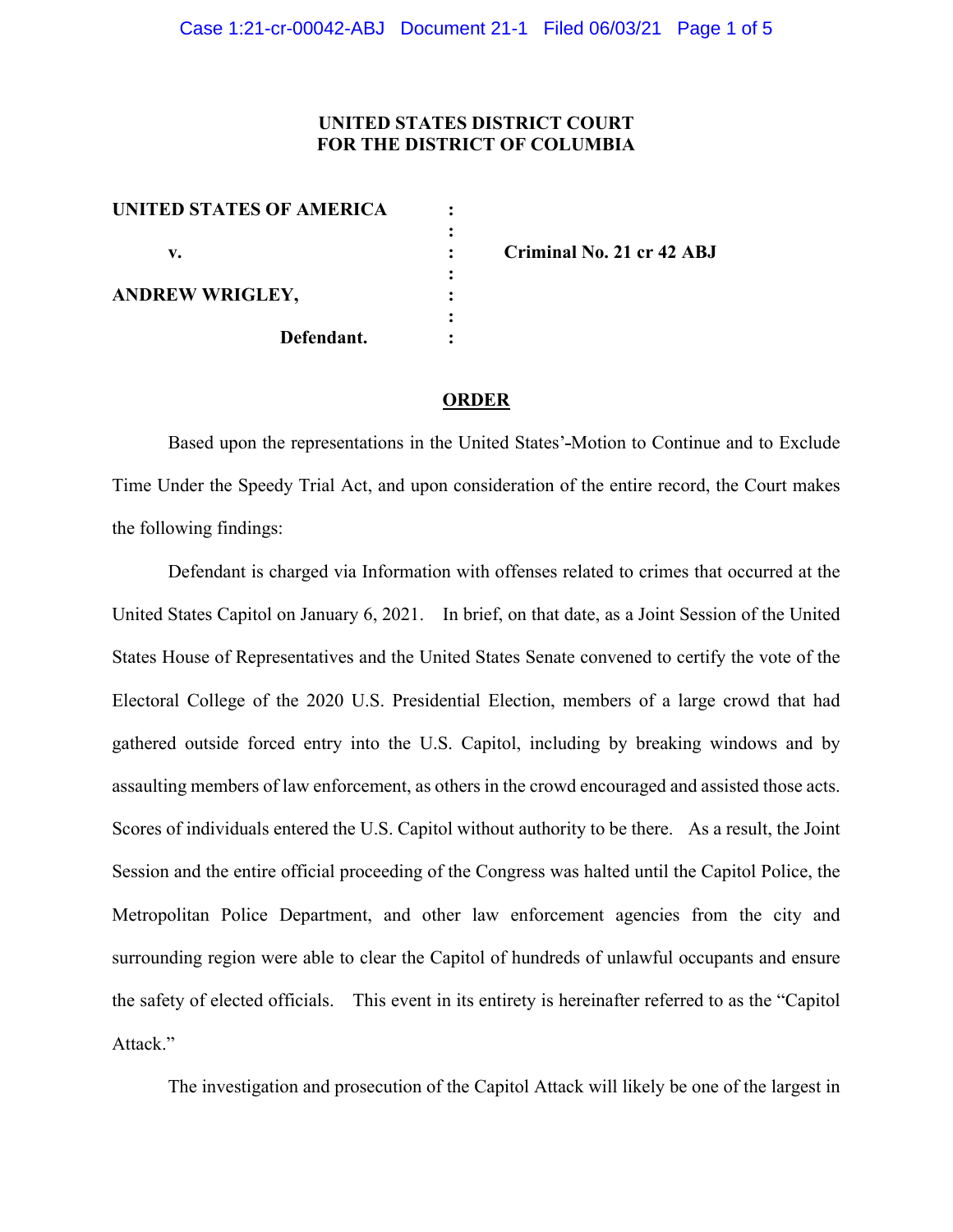# Case 1:21-cr-00042-ABJ Document 21-1 Filed 06/03/21 Page 2 of 5

American history, both in terms of the number of defendants prosecuted and the nature and volume of the evidence. As of May 12, 2021, over 400 individuals have been charged in connection with the Capitol Attack. The investigation continues and the government expects additional individuals will be charged. While most of the cases have been brought against individual defendants, the government is also investigating conspiratorial activity that occurred prior to and on January 6, 2021. The spectrum of crimes charged and under investigation in connection with the Capitol Attack includes (but is not limited to) trespass, engaging in disruptive or violent conduct in the Capitol or on Capitol grounds, destruction of government property, theft of government property, assaults on federal and local police officers, firearms offenses, civil disorder, obstruction of an official proceeding, possession and use of destructive devices, and conspiracy.

Defendants charged and under investigation come from throughout the United States, and a combined total of over 1,400 search warrants have been executed in almost all fifty states and the District of Columbia. Multiple law enforcement agencies were involved in the response to the Capitol Attack, which included officers and agents from U.S. Capitol Police, the District of Columbia Metropolitan Police Department, the Federal Bureau of Investigation, the Department of Homeland Security, the Bureau of Alcohol, Tobacco, Firearms and Explosives, the United States Secret Service, the United States Park Police, the Virginia State Police, the Arlington County Police Department, the Prince William County Police Department, the Maryland State Police, the Montgomery County Police Department, the Prince George's County Police Department, and the New Jersey State Police. Documents and evidence accumulated in the Capitol Attack investigation thus far include: (a) more than 14,000 hours of surveillance and 1,800 hours of body-worn camera footage from multiple law enforcement agencies; (b) approximately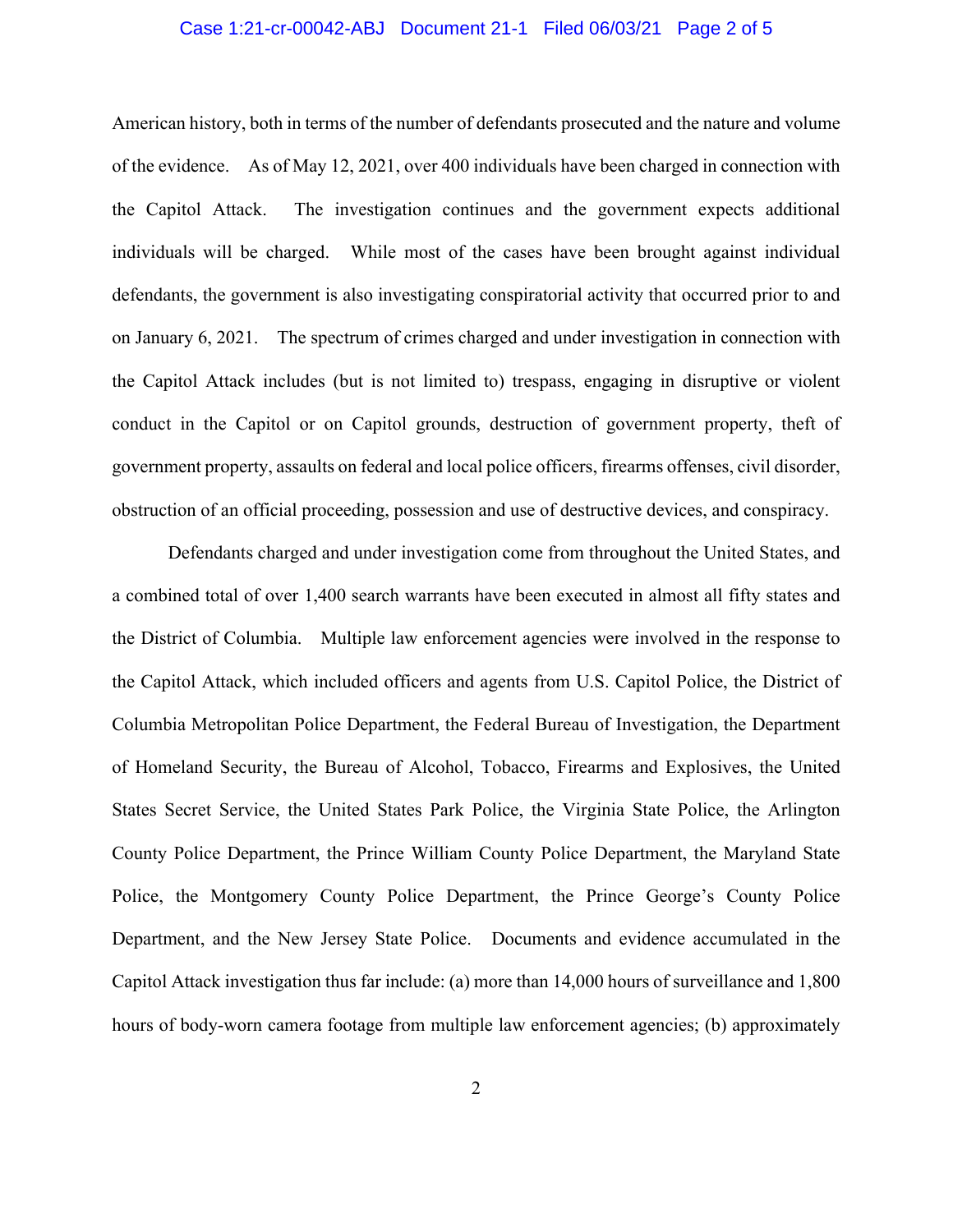# Case 1:21-cr-00042-ABJ Document 21-1 Filed 06/03/21 Page 3 of 5

2,000 electronic devices; (c) the results of hundreds of searches of electronic communication providers; (d) over 237,000 tips, of which a substantial portion include video, photo and social media; and (e) over 75,000 serial reports and 93,000 attachments related to law enforcement interviews of suspects and witnesses and other investigative steps. As the Capitol Attack investigation is still on-going, the number of defendants charged and the volume of potentially discoverable materials will only continue to grow. In short, even in cases involving a single defendant, the volume of discoverable materials is likely to be significant.

The government, in consultation with the Federal Public Defender, continues to develop a comprehensive plan for handling, tracking, processing, reviewing and producing discovery across the Capitol Attack cases. Under the plan, the discovery most directly and immediately related to pending charges in cases involving detained defendants will be prioritized in terms of production. Cases that do not involve detained defendants will follow thereafter. Such productions will also be supplemented on an on-going basis. In the longer term, the plan will include a system for storing, organizing, searching, producing and/or making available voluminous materials such as those described above in a manner that is workable for both the government and hundreds of defendants. This latter portion of the plan will require more time to develop and implement, including further consultation with the Federal Public Defender.

In this case, an ends-of-justice continuance is warranted under 18 U.S.C. § 3161(h)(7)(A) based on the factors described in 18 U.S.C.  $\S$  3161(h)(7)(B)(i)(ii) and (iv) and the government's obligations under *Brady v. Maryland,* 373 U.S. 83 (1963) and Fed. R. Crim. P.5(f) and Local Crim. Rule 5.1 to provide exculpatory material. As described above, the Capitol Attack is likely the most complex investigation ever prosecuted by the Department of Justice. Developing a system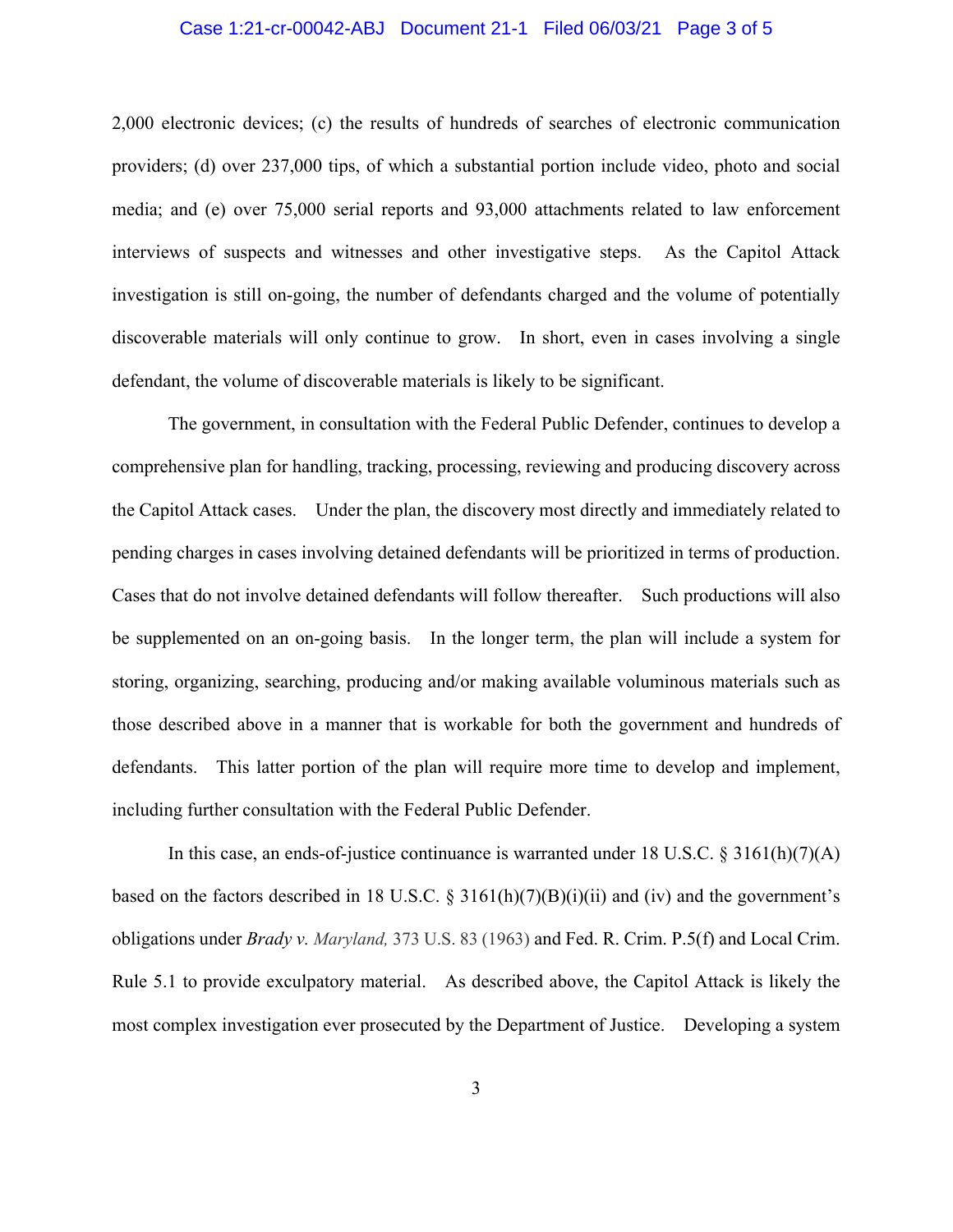# Case 1:21-cr-00042-ABJ Document 21-1 Filed 06/03/21 Page 4 of 5

for storing and searching, producing and/or making available voluminous materials accumulated across hundreds of investigations, and ensuring that such system will be workable for both the government and defense, is under way, but will still take time. Even after a system generally agreeable to the government and the Federal Public Defender is designed and implemented, likely through the use of outside vendors, it will take time to load, process, search and review discovery materials although that process has begun. Further adding to production and review times, certain sensitive materials may require redaction or restrictions on dissemination, and other materials may need to be filtered for potentially privileged information before they can be reviewed by the prosecution.

In sum, due to the number of individuals currently charged across the Capitol Attack investigation and the nature of those charges, the on-going investigation of many other individuals, the volume and nature of potentially discovery materials, and the reasonable time necessary for effective preparation by all parties taking into account the exercise of due diligence, as well as tolling under the Speedy Trial Act for public health and safety reasons from March 15, 2021 to August 31, 2021 under Standing Order No. 21-10, the failure to grant such a continuance in this proceeding would be likely to make a continuation of this proceeding impossible, or result in a miscarriage of justice. Accordingly, the ends of justice served by granting a request for a continuance outweigh the best interest of the public and the defendant in a speedy trial.

Therefore, it is this  $\qquad \qquad$  day of  $\qquad \qquad$ , 2021,

**ORDERED** that the United States' Motion to Continue and to Exclude Time Under the Speedy Trial Act, is hereby GRANTED; it is further